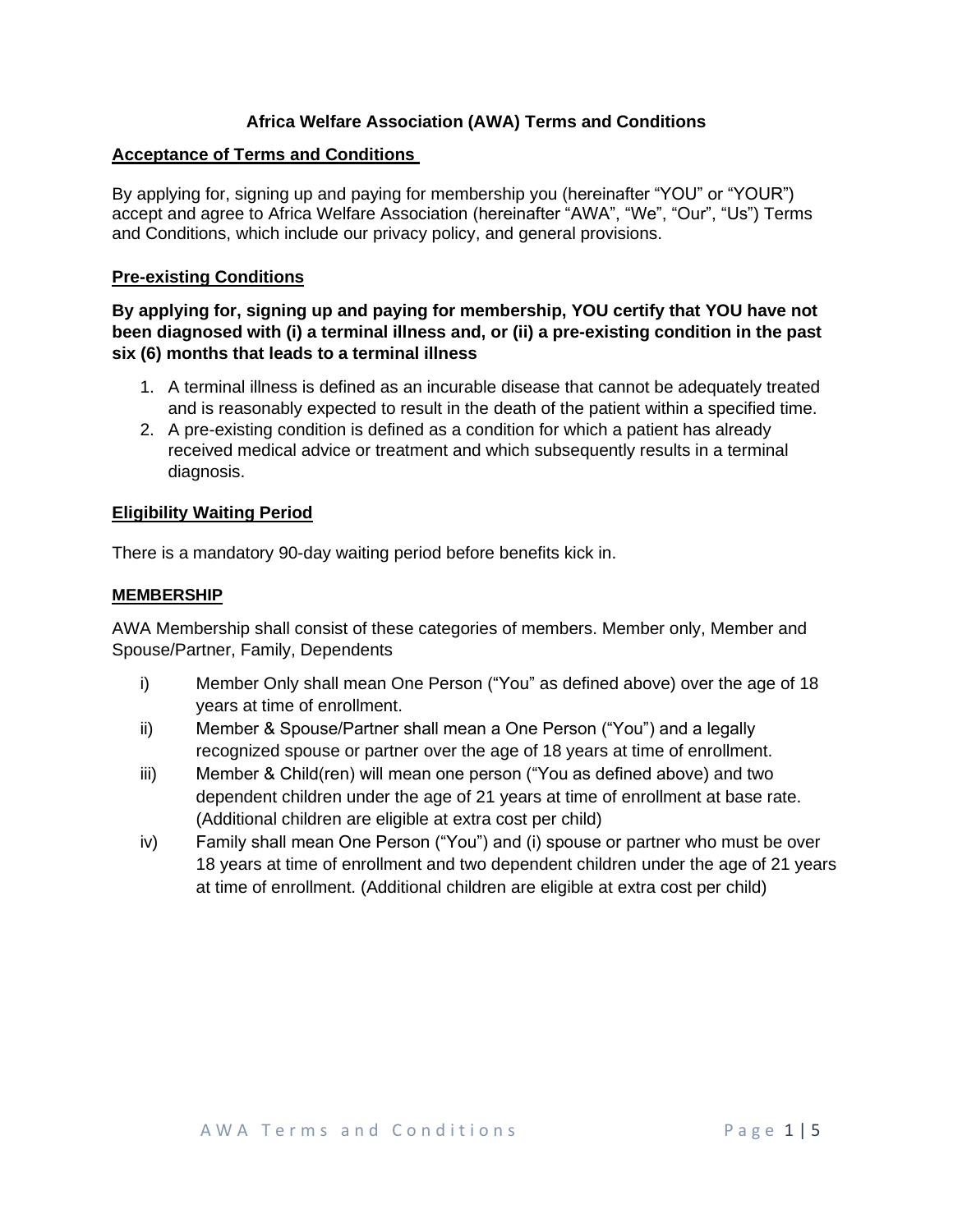# **Privacy Policy**

AWA respects the confidential nature of the information entrusted to us and where YOU provide us with your personal data ("Data") we will ensure that data will be held securely, in confidence and processed for the sole purpose of carrying out AWA services. In order to provide services, we may need to share such data with partners who are performing some of the services for YOU and who may also contact YOU directly.

All Your information submitted to AWA is kept confidential and will not be shared with any third parties unless disclosure is necessary to:

1. Comply with a court order or other legal process

2. Protect (i) AWA rights/property, (ii) Your rights/property or (iii) a third party's rights or property, or

3. Enforce AWA's Terms of Use.

### **Changes/ Updates to Website**

AWA reserves the right, at any time, to add to, update, modify or otherwise change the Terms and Conditions without notice to Members. Any such addition, update, modification or other change will be effective immediately upon posting on the AWA website. Please review this page periodically to be aware of Our current terms.

#### **Use of Website**

AWA allows site visitors to view and use the content posted here subject to these Terms and Conditions.

#### **Infringement**

Unauthorized copying, distribution or modification, of copyrighted works on this site is an infringement of the rights of AWA.

### **Copyright**

Text, graphics, photographs, videos, information and other content on this site is the property of AWA. AWA logo and business name cannot be used without express permission from AWA.

By using this website, YOU agree not to copy, modify, adapt, reproduce, translate, distribute, transmit any content of this website.

#### **Disclaimer**

AWA MAKES NO REPRESENTATIONS OR WARRANTIES OF ANY KIND EXPRESSED OR IMPLIED, REGARDING THIS WEBSITE INCLUDING, WITHOUT LIMITATION, WARRANTIES OF MERCHANTABILITY, FITNESS FOR A PARTICULAR PURPOSE, NONINFRINGEMENT,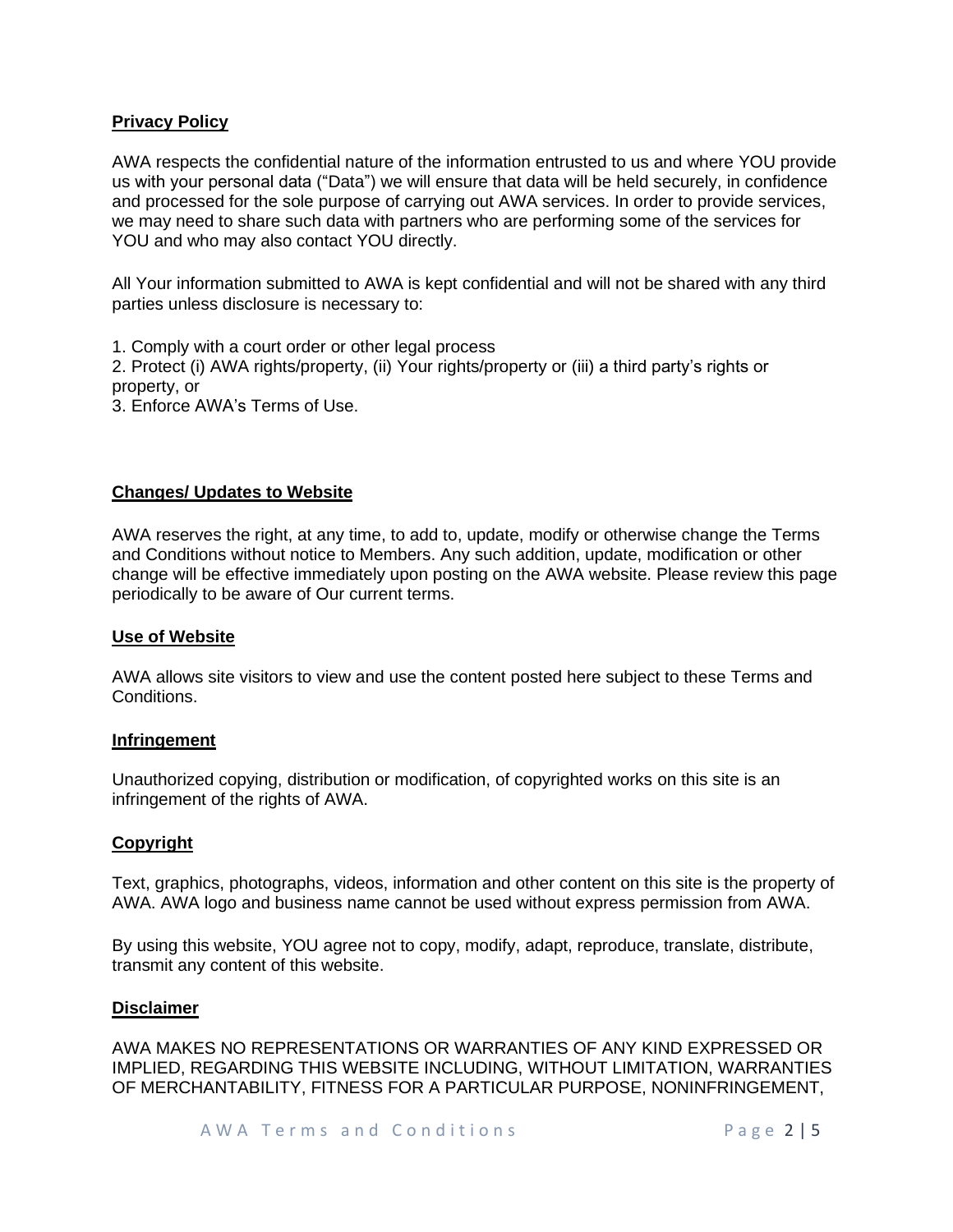AND THE ABSENCE OF LATENT OR OTHER DEFECTS, WHETHER OR NOT DISCOVERABLE, AND EXPRESSLY DISCLAIMS THE SAME.

### **Limitation of Liability**

NOTWITHSTANDING ANYTHING TO THE CONTRARY IN THIS AGREEMENT, IN NO EVENT SHALL AWA BE LIABLE TO ANY OTHER PARTY FOR ANY DIRECT, INDIRECT, PUNITIVE, INCIDENTAL, SPECIAL, CONSEQUENTIAL OR OTHER LOSSES OR DAMAGES ARISING IN ANY WAY OUT OF OR RELATED TO USE OF THE WEB SITE OR ANY TEXT, INFORMATION, OTHER CONTENT, PRODUCTS OR SERVICES DISTRIBUTED ON OR PROVIDED THROUGH THE WEB SITE, HOWEVER CAUSED AND ON ANY THEORY OF LIABILITY, REGARDLESS OF WHETHER SUCH OTHER PARTY SHALL BE OR HAVE BEEN ADVISED, SHALL HAVE REASON TO KNOW OR IN FACT SHALL KNOW OF THE POSSIBILITY OF THE FOREGOING, *PROVIDED HOWEVER*, NOTHING IN THIS SECTION SHALL BE CONSTRUED TO LIMIT THE OBLIGATION TO INDEMNIFY AND HOLD HARMLESS AWA UNDER THIS AGREEMENT.

### **Non-discrimination Policy**

AWA does not discriminate on grounds of race, sex, age, color, national origin, sexual orientation, religious creed, disability with regard to membership, access to services or employment.

### **Indemnity**

You agree to defend and indemnify AWA and hold AWA harmless from and against any and all claims, proceedings, damages, injuries, liabilities, losses, costs and expenses (including reasonable attorneys' fees and litigation expenses) relating to or arising from Your use of the Website and any breach of this Agreement.

### **Membership Cancellation & Refund Policy**

Any request for cancellation must be in writing and received no later than 30 days prior to intended termination date. Any refunds will be credited back to the card that was originally used for enrollment. Refund can only be issued to same person who paid. Refund cannot be assigned to a different party.

All cancellation requests must be sent to: [info@africawelfareassociation.org](mailto:info@africawelfareassociation.org) and subject line clearly marked "CANCELLATION"

# **TERMINATION**

.

Your Membership will end (a) on the last day of the month that date AWA receives your notice of cancellation of Membership or (b) immediately if Member fails to pay Membership dues and does not remedy this failure within fifteen days after receiving notice of such non-payment from AWA.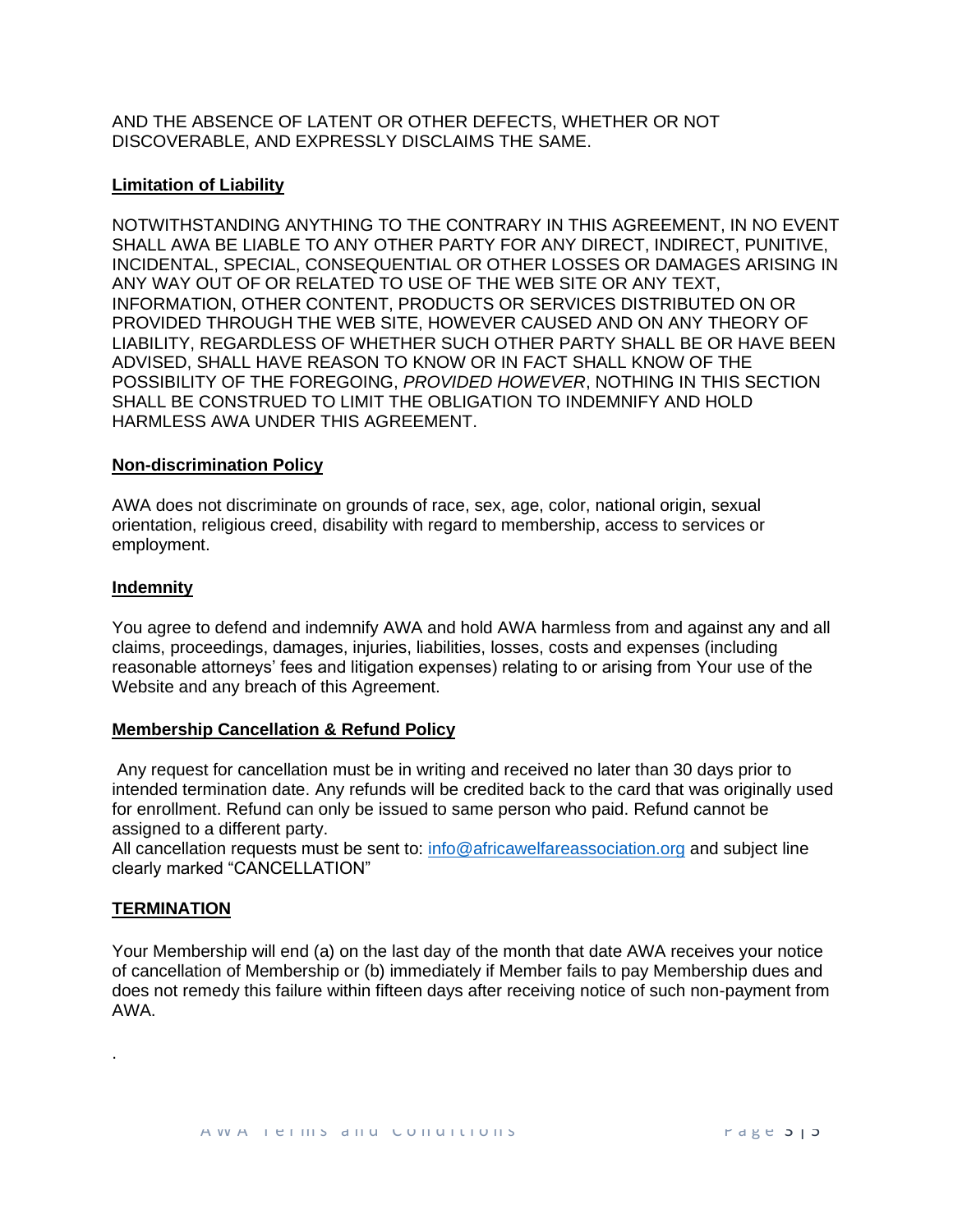# **BENEFITS**

# **REPATRIATION OF REMAINS**

AWA will pay the reasonable Covered Expenses (as defined below) incurred to return Your body to Your home country if you die. No payment will exceed the maximum shown on the Schedule of Benefits (see below).

"Covered Expenses" shall mean the expenses directly related to

- (a) the collection of the body of the deceased;
- (b) the transfer of the body to a professional funeral home;
- (c) embalming and preparation of the body or cremation if so desired;
- (d) standard shipping casket;
- (e) any required consular proceedings;
- (f) the transfer of the casket to the airport and boarding of the casket onto the plane;
- (g) any required permits and corresponding airfare; and
- (h) the transfer of the deceased to port of entry.

Covered Expenses will not include any burial and ceremony expenses.

# **SCHEDULE OF BENEFITS**

| <b>REPATRIATION AND ASSOCIATED EXPENSES</b>                                                                                                    |                     |
|------------------------------------------------------------------------------------------------------------------------------------------------|---------------------|
| <b>BENEFITS</b>                                                                                                                                | <b>LIMITS</b>       |
| Repatriation and Associated Expenses - Accumulation limit                                                                                      | \$50,000            |
| Repatriation of Mortal remains to home country                                                                                                 | <b>Actual Cost</b>  |
|                                                                                                                                                | (up to above limit) |
| Additional Funeral Expenses paid in home country                                                                                               | Up to \$2,000       |
| Local Burial/Cremation Expenses – Funeral/Cremation in country of<br>residence                                                                 | \$15,000            |
| <b>Beneficiary Escort - Travel expenses for Spouse and Dependent Children</b><br>below 21 years of age. Spouse/Dependents must all be enrolled | <b>Actual Cost</b>  |
| members.                                                                                                                                       |                     |